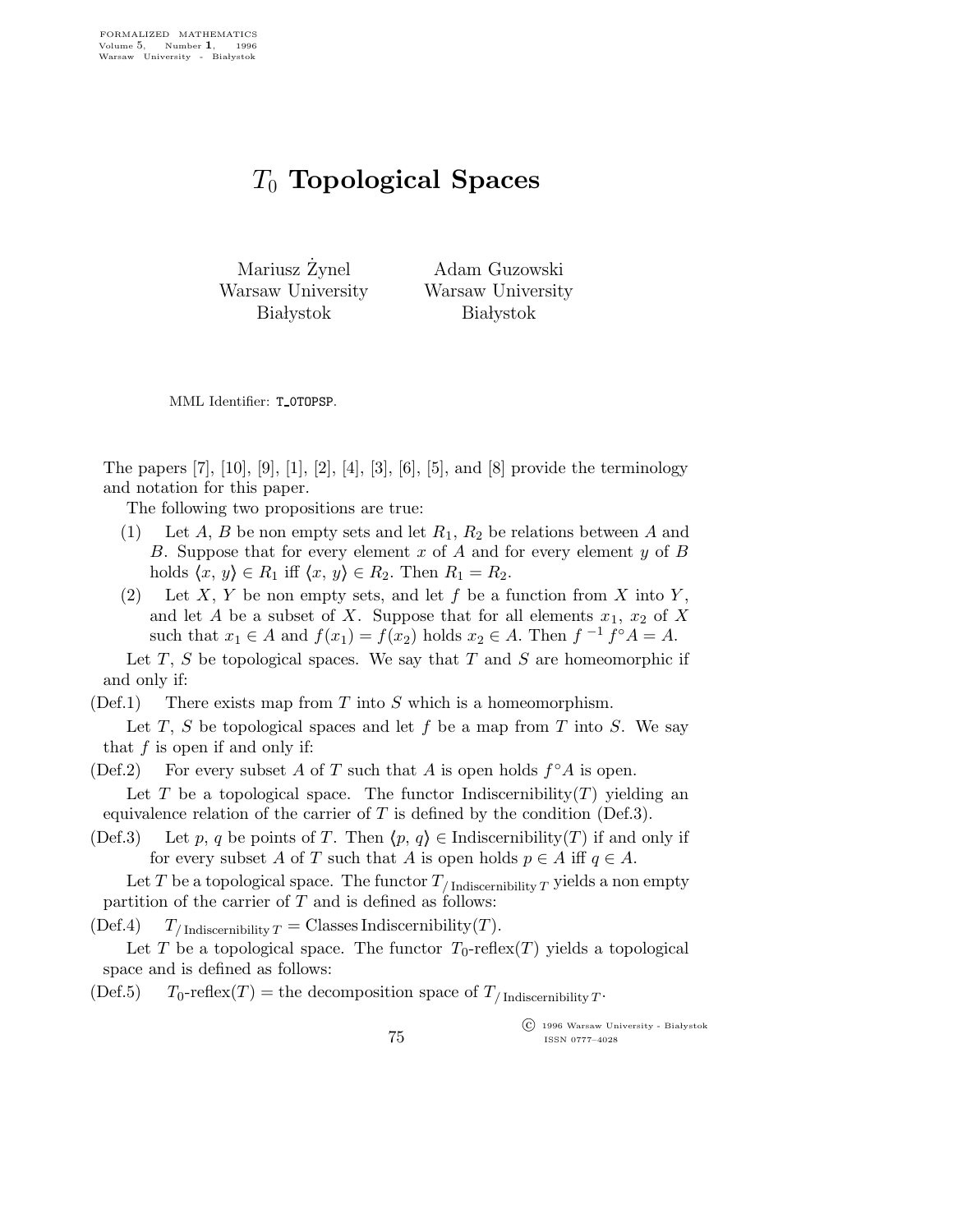Let T be a topological space. The functor  $T_0$ -map(T) yielding a continuous map from T into  $T_0$ -reflex(T) is defined as follows:

(Def.6)  $T_0$ -map $(T)$  = the projection onto  $T_{\text{/}\text{Indiscernibility}}$   $T$ .

One can prove the following propositions:

- (3) For every topological space T and for every point p of T holds  $p \in$  $(T_0\text{-map}(T))(p).$
- (4) For every topological space T holds dom  $T_0$ -map $(T)$  = the carrier of T and rng  $T_0$ -map $(T) \subseteq$  the carrier of  $T_0$ -reflex $(T)$ .
- (5) Let T be a topological space. Then the carrier of  $T_0$ -reflex(T) =  $T_{/\text{Indiscernibility }T}$  and the topology of  $T_0$ -reflex $(T) = \{A : A \text{ ranges over }T\}$ subsets of  $T_{/\text{Indiscernibility }T}$ ,  $\bigcup A \in \text{the topology of } T$ .
- (6) For every topological space T and for every subset V of  $T_0$ -reflex(T) holds V is open iff  $\bigcup V \in$  the topology of T.
- $(7)$  Let T be a topological space and let C be arbitrary. Then C is a point of  $T_0$ -reflex $(T)$  if and only if there exists a point p of T such that  $C=[p]$ <sub>Indiscernibility</sub> $(T)$ .
- $(8)$  For every topological space T and for every point p of T holds  $(T_0\text{-map}(T))(p) = [p]_{\text{Indiscernibility}(T)}.$
- (9) For every topological space  $T$  and for all points  $p, q$  of  $T$  holds  $(T_0\text{-map}(T))(q) = (T_0\text{-map}(T))(p)$  iff  $\langle q, p \rangle \in \text{Indiscernibility}(T)$ .
- $(10)$  Let T be a topological space and let A be a subset of T. Suppose A is open. Let p, q be points of T. If  $p \in A$  and  $(T_0\text{-map}(T))(p) =$  $(T_0\text{-map}(T))(q)$ , then  $q \in A$ .
- (11) Let T be a topological space and let A be a subset of T. Suppose A is open. Let C be a subset of T. If  $C \in T_{/\text{Indiscernibility }T}$  and C meets A, then  $C \subseteq A$ .
- (12) For every topological space T holds  $T_0$ -map(T) is open.

A topological structure is discernible if it satisfies the condition (Def.7).

(Def.7) Let x, y be points of it. Suppose  $x \neq y$ . Then there exists a subset V of it such that V is open but  $x \in V$  and  $y \notin V$  or  $y \in V$  and  $x \notin V$ .

Let us note that there exists a topological space which is discernible.

A  $T_0$ -space is a discernible topological space.

One can prove the following propositions:

- (13) For every topological space T holds  $T_0$ -reflex(T) is a  $T_0$ -space.
- (14) Let T, S be topological spaces. Given a map h from  $T_0$ -reflex(S) into  $T_0$ -reflex(T) such that h is a homeomorphism and  $T_0$ -map(T) and h ·  $T_0$ -map(S) are fiberwise equipotent. Then T and S are homeomorphic.
- (15) Let T be a topological space, and let  $T_0$  be a  $T_0$ -space, and let f be a continuous map from T into  $T_0$ , and let p, q be points of T. If  $\langle p, \rangle$  $q \geq \text{Indiscernibility}(T)$ , then  $f(p) = f(q)$ .